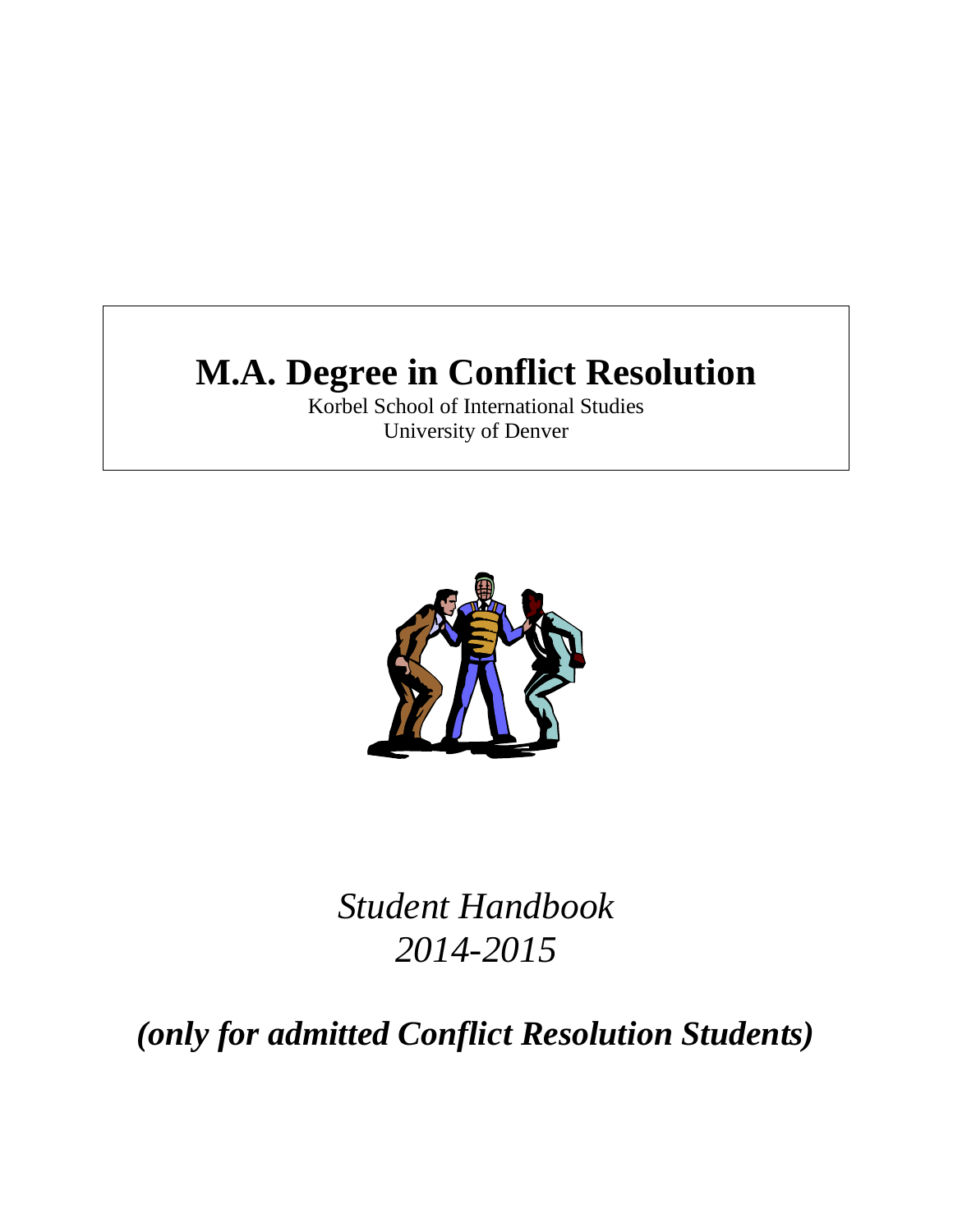# **A word from the Program Director….**

The world is full of turmoil and social tension—from disputes in the workplace to incidents of family related violence; from school bullying to neighborhood arguments; from politics to terrorism to war. Divisiveness, anger, and rage prey on our fears, sap our energy, and limit the development of humanity. These petulant conditions exist to a large extent because the forces of social life play to power politics and conflict escalation. Such strategies dominate creative non-adversarial, de-escalation processes that would bring calmness and efficiency into our world. The problem is not necessarily one of deliberately choosing to fight rather than engaging in useful dialogue and discussion. Rather, the problem stems from instinct, ignorance and the lack of technical tools for activating conflict resolution processes.

 Conflict Resolution is a mindset, an analytic perspective, and a set of skills emphasizing critical thinking and creative approaches to solving social problems. At the broadest level, it is designed to structure a sense of stability and security to build energy and enhance human progress.

 Conflict Resolution understanding and skills are necessary to global survival in the  $21<sup>st</sup>$  Century! At the Conflict Resolution Institute we emphasize a broad approach to human cooperation—in politics, professional work, and personal relations—to promote unified understanding that helps build skills and experience through mediation, negotiation, and facilitation leading to practical application.

 Throughout your graduate education, be mindful of the intellectual rewards of studying Conflict Resolution and consider how your training will make an impact on the world, but remember as well, the procedural features of University life that will help you reach that point. That's the purpose of this booklet.

> Karen A. Feste, Ph.D. Professor and Founder [kfeste@du.edu](mailto:kfeste@du.edu)

**Conflict Resolution Graduate Student Association** Email: [crgsa@du.edu](mailto:crgsa@du.edu)  Facebook: [www.facebook.com/crgsa.](http://www.facebook.com/crgsa) DU Portfolio: [www.portfolio.du.edu/crgsa](http://www.portfolio.du.edu/crgsa)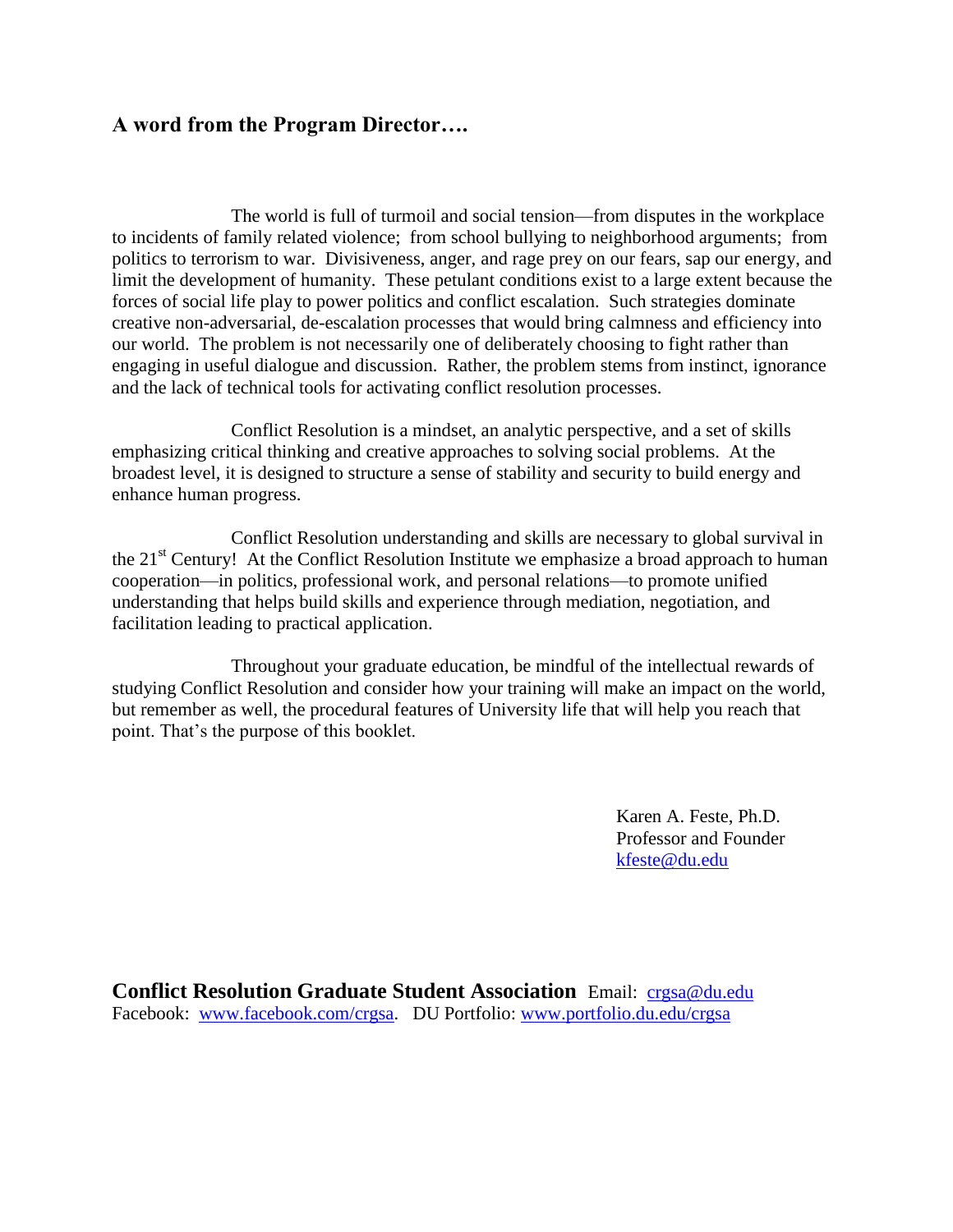## **What is Conflict Resolution?**

Conflict resolution examines environmental and contextual aspects of social relations in confronting problem solving, the tactics used to transform disputes between parties, and new directions of social cooperation.

The emerging field of conflict resolution was one of the major intellectual influences leading to the establishment of the United States Institute of Peace in 1984. By an act of Congress, such an institution "would be the most efficient and immediate means for the Nation to enlarge its capacity to promote the peaceful resolution of international conflict."

Disputant positions in a conflict depend on ideology, power, and goals. Low-power groups may not call for conflict resolution or peace; they want empowerment, change, and justice. More powerful parties may opt to deter, suppress, repress, or control conflict. They want to maintain the status quo. Third-party interveners (Conflict Resolvers) attempt to manage, regulate, and settle conflicts.

# **Our Mission**



## **Professional Training**

The M.A. in Conflict Resolution prepares students for positions of leadership in management, negotiation, and mediation at all levels—from institutional building in developing societies, to corporate settings, and from local government to international organizations and diplomacy. Students who complete the degree will have: (a) an understanding of social problems that allow them to foresee, analyze, and implement trends in conflict management; (b) a set of technical skills to display creativity in constructing problem solving settings; and (c) an increased social awareness of conflict resolution complexities in culturally diverse groups. The following professional positions in the private sector, government, and non-profit fields are suitable for someone with conflict resolution expertise.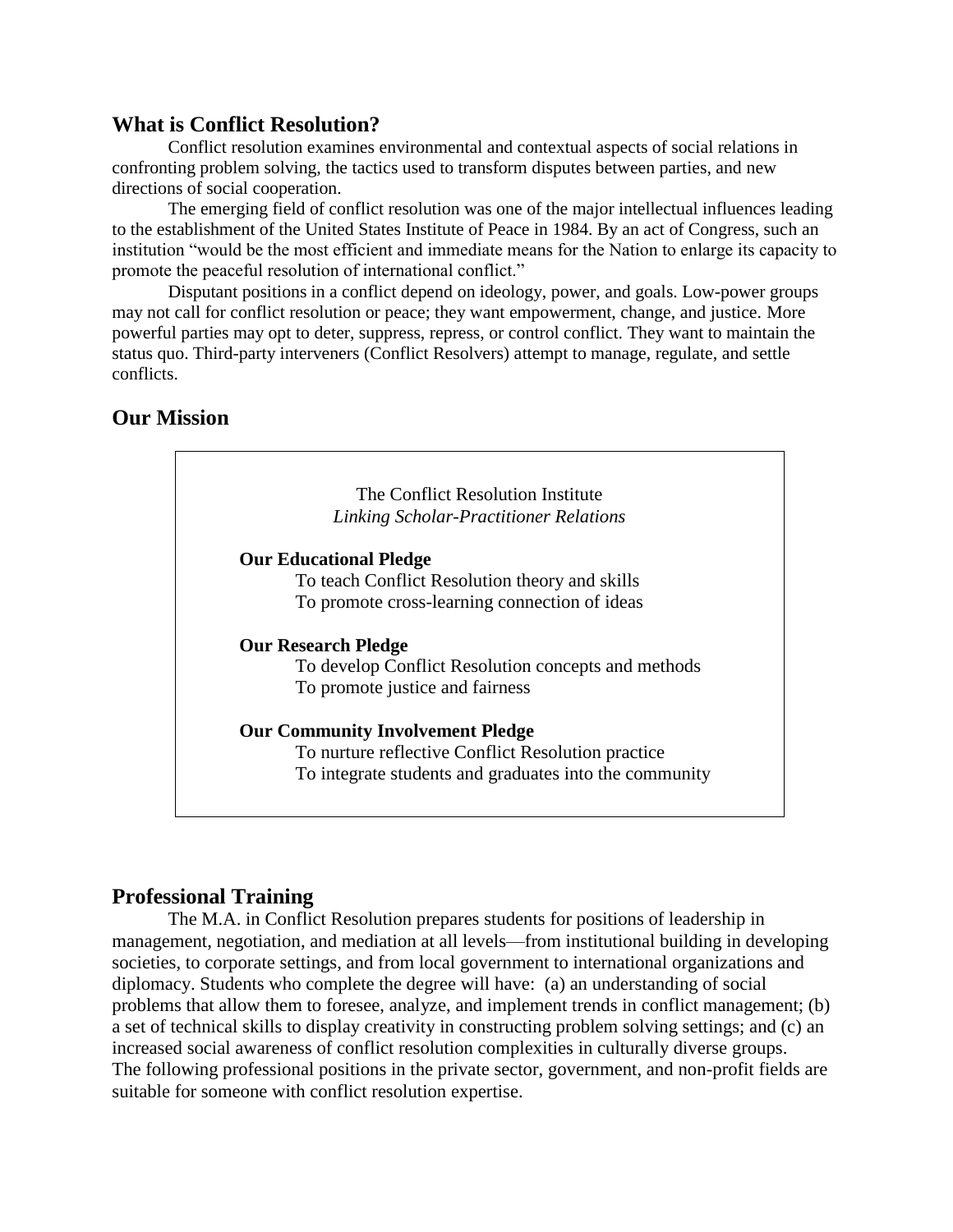**Mediator**: a third party who helps parties in conflict find solutions to their issues and problems thru Alternative Dispute Resolution.

**Manager:** organizes people in team-work, tasks, time-scheduling, and events. Job requires multiple level coordination activity

**Planner:** analyzes resources, human needs, in social-political-economic climate to structure frameworks for best use of resources in a realistic, mutually acceptable form.

**Counselor:** coaching, caretaking, and therapeutic advice to help individuals solve problems they face in interpersonal relations, at the workplace or schools.

**Trainer:** workshop leaders and facilitators for groups of managers and employees who provide training in Alternative Dispute Resolution techniques.

#### **Career Services**

JKSIS Career Web [www.gsiscareerweb.com:](http://www.gsiscareerweb.com/) online job, internship and fellowship listings. Access to career resources and Alumni Career Connections volunteers. For current students and alumni only! You must sign up on the JKSIS Career Web BEFORE you utilize career services.*Please Note:* If you wish to use the Career Center Assistance offered by the Korbel School, for personal counseling and attention, it is mandatory that you attend the threehour Workshop sponsored by the Center during Fall Quarter orientation. Everyone who has participated will be able to seek assistance from the Center, but not otherwise.

## **M.A. Degree Curriculum** *(62 quarter hours of graduate credit)*

| <b>Core Courses</b> (27 credits required) |  |  |  |
|-------------------------------------------|--|--|--|
|-------------------------------------------|--|--|--|

INTS 4920 Conflict and Conflict Resolution *(5 credits)*

CRES 4221 Negotiation Theory and Practice *( 3 credits)*

CRES 4222 Mediation Theory and Issues *(5 credits)*

CRES 4225 Conciliation and Reconciliation *(5 credits)*

COMN 4310 Communication and Collaboration *(5 credits)*

MGMT 4620 Leadership and Organizational Dynamics *(4 credits)*

**Practical and Professional Techniques** (4 credits required)

COMM 4701 40-Hour Mediation Training - through University College *(4 credits)* CRES 4961 Professional Development *(0 credit)*

## **Methodology Training** (5 credits required)

CRES 4111 Reflective Practice and Evaluation *(5 credits)*

**Special Topics** (12 credits required; select 4 courses from list below)

**Internship** (required) CRES 4981 Internship *(0-5 variable credits)* **Practicum** (3 credits required) CRES 4971 Practicum *(3 credits)* **Thesis** (optional) *(up to 5 credits)* CRES 4995 Thesis Research *(0-5 maximum variable credits*)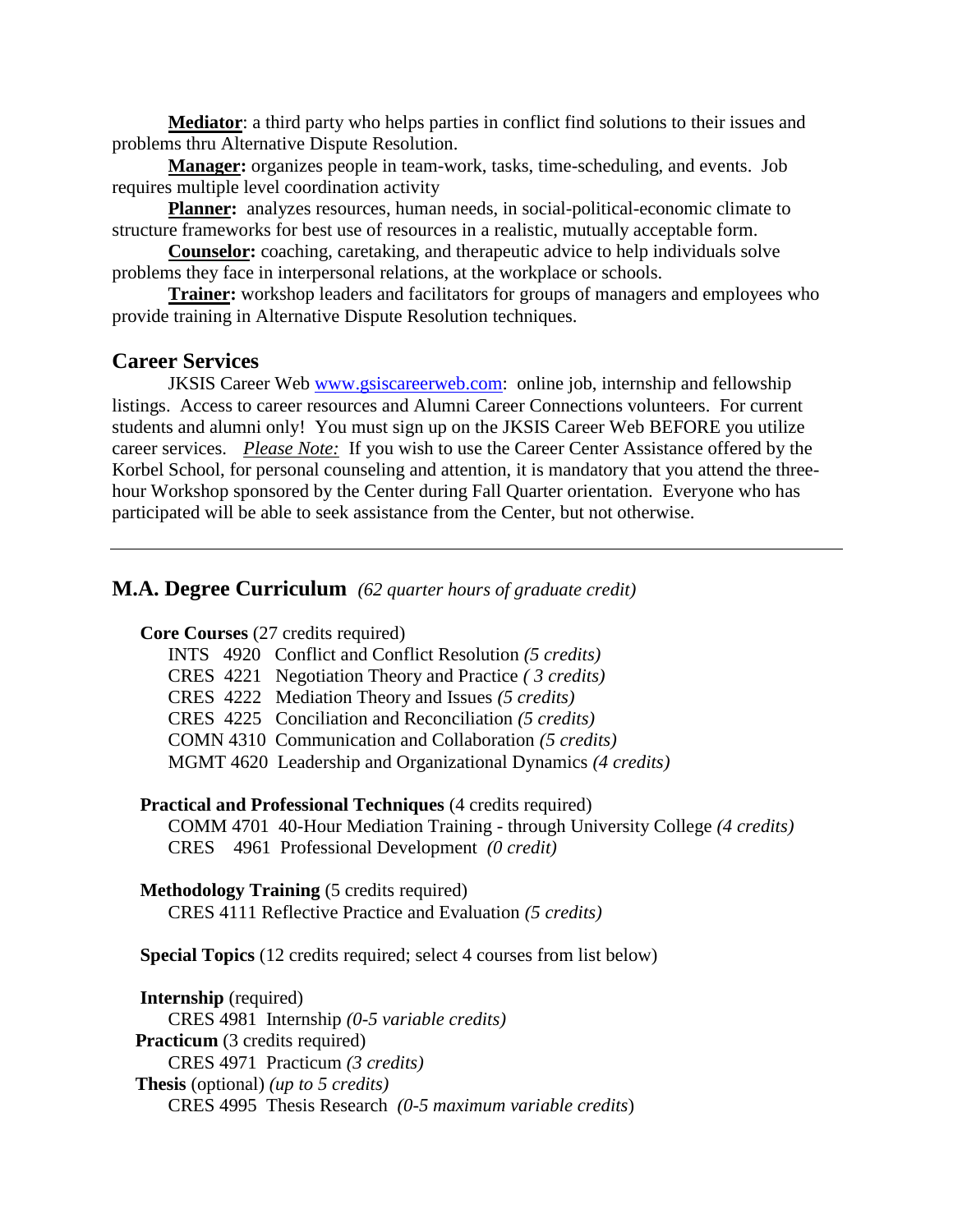## **Core Courses**

*Purpose: To become familiar with academic concepts and theories, research and empirical findings; plus practical techniques applied to Conflict Resolution.* 

## **INTS 4920 Conflict and Conflict Resolution** (5 credits)

A course focusing on literature drawn from diplomatic history, sociology, psychology, organizational behavior, and international politics; on theories of conflict and conflict resolution, including holistic approaches, socio-cultural conditioning and norms, and personality influences as alternative means to understanding negotiation and bargaining in varying contexts. Students apply practical fundamentals of negotiation and particular problem-solving techniques. *Take first term of enrollment*.

## **CRES 4221 Negotiation Theory & Practice** (3 credits)

The course presents the theoretical groundwork for understanding the nature, strategy and tactics of various negotiation approaches including the role of time, information and power in negotiation situations, and an understanding of the way ethics, perceptions, and communication forms affect negotiation process and outcomes. *Take first term of enrollment.* 

## **CRES 4222 Mediation Theory and Issues** (5 credits)

An analysis and critique of the nature and role of third parties in conflict intervention, including conciliator, arbitrator, facilitator, monitor, and trainer. Theoretical perspectives and case studies are used to understand the situations where third parties operate, what values and resources they bring, and how power issues affect mediator functioning. Ethical guidelines are also considered. *Prerequisite: INTS 4920*

## **CRES 4225 Conciliation and Reconciliation** (5 credits)

Builds on concepts and themes introduced in Mediation Theory and Issues, including further analysis and critique of the roles of third parties in conflict intervention. Values, motives, resources, and third-party competencies are considered, along with ethical guidelines and the issues of power, neutrality, gender, and culture as they affect third-party functioning. *Prerequisite: CRES 4222*

## **COMN 4310 Communication and Collaboration**\* (5 credits)

A review of contemporary theories and applications. Please note: As a Conflict Resolution student, you are not always guaranteed registration in advance and may be waitlisted until the term begins.\*COMN 4020 Relational Communications or COMN 4700 Identity and Relationships (5 credits each) may be substituted, although students are *strongly* encouraged to take COMN 4310.

## **MGMT 4620 Leadership and Organizational Dynamics\*** (4 credits)

Focuses on development of management skills in organizations. This course brings together concepts from organizational behavior, organization dynamics, change management, and dispute resolution. \*Please contact Lisa Bradley, Graduate Academic Services at Daniels for special permission to register for this class [\(gradbus-advise@du.edu\)](mailto:gradbus-advise@du.edu).

# **Practical and Professional Training**

*Purpose: To learn how to apply mediation processes in a practical setting and be exposed to the skills, values, and norms needed to perform professional roles in the Practitioner community.*

## **COMM 4701 40-Hour Mediation Training** (4 credits)

A workshop through University College taught as a 5-day intensive training, allowing the student practical applications and evaluation of their work. This course meets the State of Colorado certification requirements to practice as a mediator. Register through University College (contact Molly Rogers at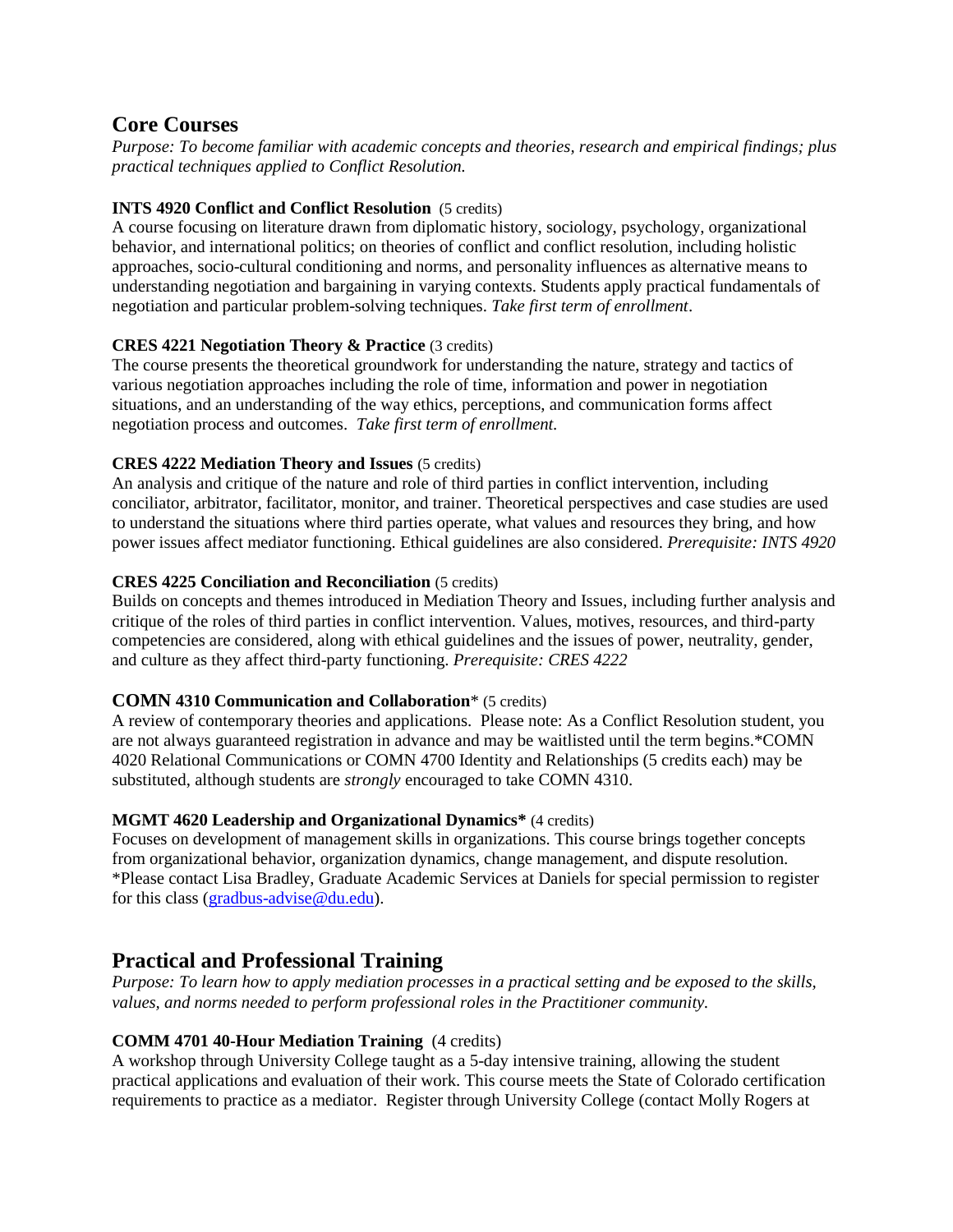303-871-3857). Ucol enrollment and tuition is separate fro DU traditional rates—the 12-18 flat fee does not apply, nor do overload fees.

#### **CRES 4961 Professional Development** (0 credit)

A socialization experience to develop specialized knowledge and lessons learned through association with mentors, networking with practitioners, and observing conflict resolution processes. including precise A student enrolls for Professional Development each academic term (fall, winter, spring terms) and is assigned a grade of "P" in the final quarter of registration once all documentation is submitted. *Note*: the University does not grant graduate level credit for such training.

# **Methodology Training**

*Purpose: To learn how to conduct conflict assessment; how to structure an investigation of conflict resolution issues; and how to analyze data.* 

## **CRES 4111 Reflective Practice and Evaluation** (5 credits)

A course designed to teach the tools for making conflict theories of practice explicit—including observation methods and interviewing techniques and preparing a grant proposal; to explore different methodologies for testing theories; and to examine ways that research modifies theory.

## **Special Topics**

*Purpose: To explore conflict resolution innovations primarily in practical applications.*

## **CRES 4333 Resolving Contentious Public Issues** (5 credits)

The course examines the range of processes used to address environmental and public policy conflict, noting the tradeoffs in matters of substance, and resolution procedures. Negotiation and mediation approaches are studies along with ethical issues

## **CRES 4400 Restorative Justice** (3 credits)

The course explores four leading Restorative Justice practices—Victim-Offender Mediation, Conferencing, Talking Circles, and Truth Commissions—to understand how needs of victims are addressed, and embracing notions of forgiveness, reconciliation and social healing within a set of principles based on social justice.

## **CRES 4410 Intractable Conflict** (3 credits)

The course is focused on factors that lead to intractability, along with strategies for violence prevention and conflict transformation. Conflict mapping and analysis, sources of intractability, and social, psychological, economic and political dimensions of intractable conflicts are examined.

## **CRES 4420 Negotiation Difficulties** (3 credits)

A course emphasizing pitfalls and obstacles to successful negotiation strategies.

## **CRES 4840 Managing Organizational Conflict** (3 credits)

This course looks at a broad range of conflict in organizations that may involve gender, race, age, disability and other issues, to develop systems of management and evaluation.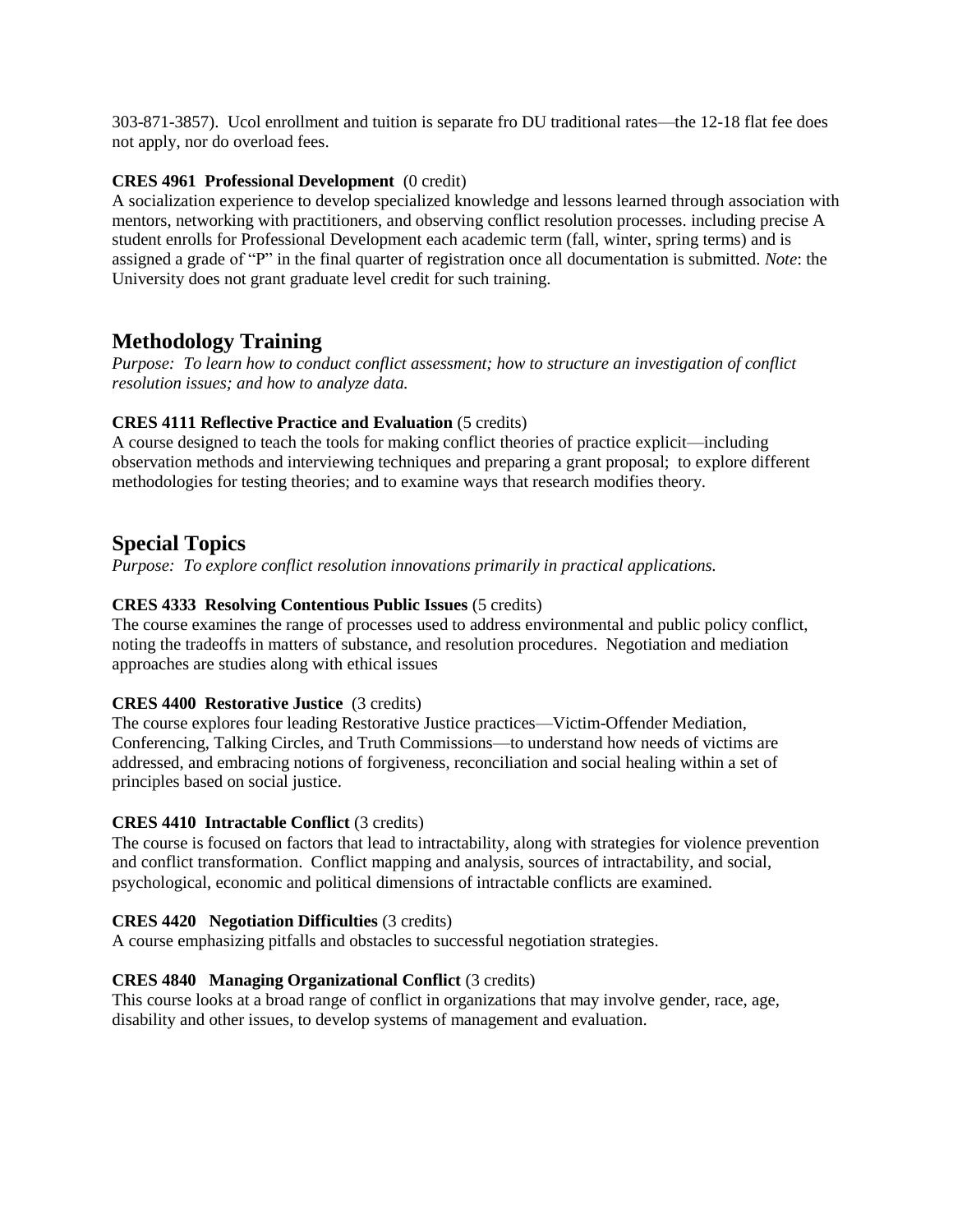#### **CRES 4850 Creating Agreement** (3 credits)

This course examines the development of criteria necessary for creating satisfactory and acceptable agreements involving multiple parties through a series of case studies that link negotiation theory and praxis.

#### **CRES 4860 Public Forum Facilitation** (3 credits)

This course examines the tools of advocacy, debate, dialogue and deliberation through the lens of facilitation in public forums. Diverse democracies require high quality communication to function well. However, polarization, cynicism and apathy have become the norm obstructing collaborative problemsolving. What are the best processes for making public decisions in a democracy?

#### **CRES 4870 Conflict Vulnerability Assessment** (3 credits)

This course guides students seeking to specialize in early warning and conflict prevention approaches at the community, societal, or country level through the contemporary scholar literature and policy-related instruments and models that seek to define and measure "conflict vulnerability."

#### **CRES 4880 Grant Writing: The Research Proposal and Conflict Analysis** (3 credits)

A course in research methods anchored in evidence-based policy, including quantitative and qualitative techniques for building facts and findings from context-free, context-rich, and colloquial environments designed to support informed decision-making. Students learn the mechanics of preparing a research or program proposal for government or foundation support.

## **Internship and Practicum**

*Purpose: to gain practical experience. The internship provides exposure to the practical world of Conflict Resolution and is supervised by a practitioner from outside the university; the practicum provides an integrative experience where students bring together the knowledge and skills acquired in the Conflict Resolution curriculum and is supervised by a faculty member at DU. An internship often means observing and assisting to learn about conflict resolution environments. The practicum means directly engaging as a full participant, for example, forming official agreements between disputing parties.*

**Internship Requirement**: All candidates for the M.A. degree in Conflict Resolution must complete an internship. The work undertaken once a student matriculates in the graduate program (i.e. prior work experience will not fulfill the requirement) must be approved in advance by the Graduate Director. A student must work at least 100 hours in an internship position.

Proof of Internship completion: a student prepares and submits a report of the experience (3-5 pages) to the Graduate Director and secures a recommendation letter from the internship supervisor summarizing and evaluating work completed sent directly to the Graduate Director. Please note: if you have a campus GRA or GTA at the University of Denver, this experience, while valuable, is not eligible for meeting your internship requirement.

## **CRES 4981 Internship.** ( 0-5 credits)

A student may enroll for credit any quarter and repeatedly register for the same course designation over a different academic term for a maximum of 5 credits toward the degree. Registration for internship requires a special paper form that must be signed by the Graduate Director, and submitted by the student to the registrar. Once the internship has been completed, and documented by the student's report and supervisor's letter, a grade of "P" for "passing is submitted to the registrar.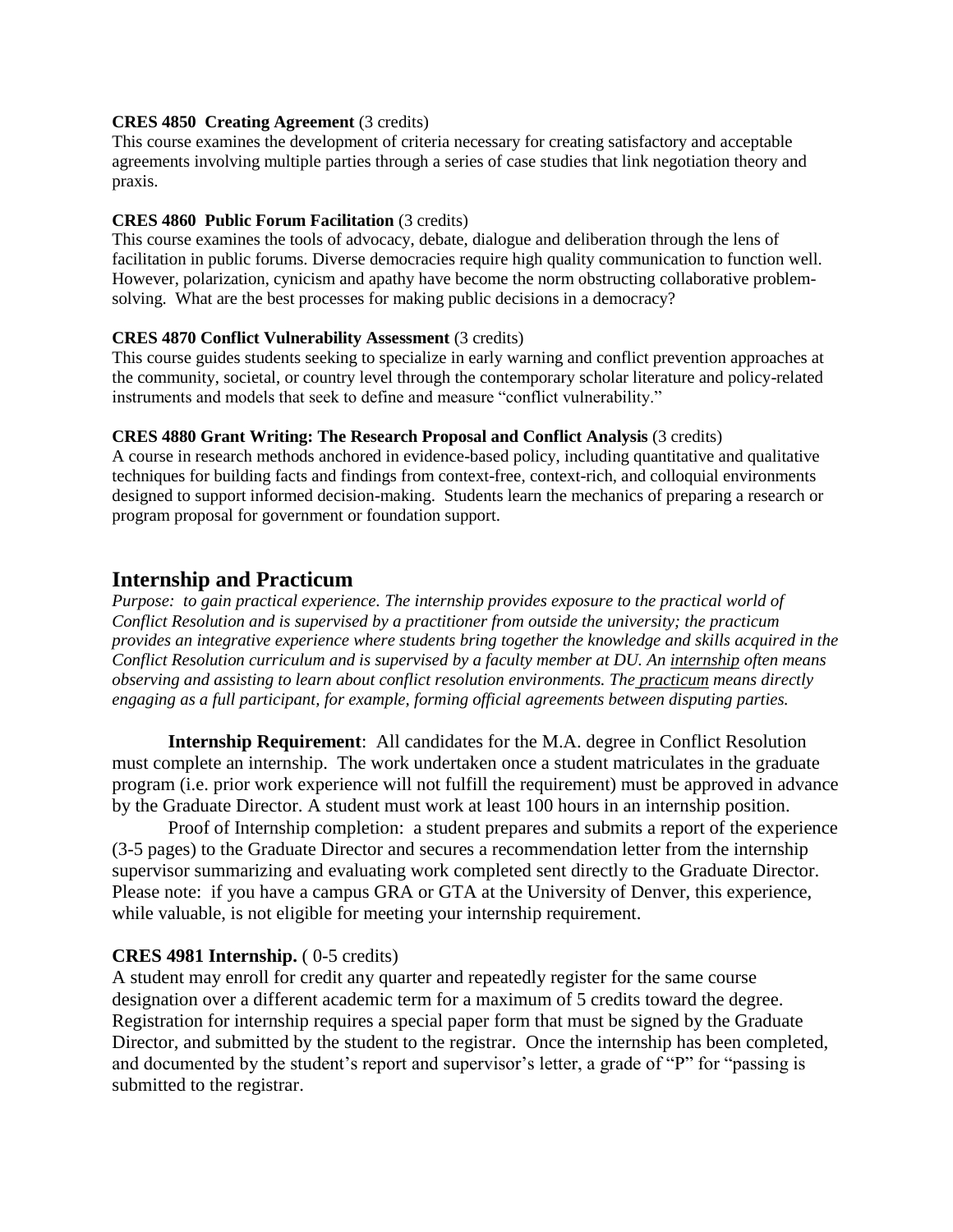**Practicum Requirement.** All candidates for the M.A. degree in Conflict Resolution must complete a practicum. The work, once a student has completed most of the core curriculum courses plus the mediation workshop (mandatory), *consists of a 15-week period—Spring term plus 5 weeks in early Summer*—where students meet weekly with the professor to discuss the design, execution, and evaluation of conflict resolution interventions based on the cases they are assigned. It is divided into 2 sections—the basic practicum for all and an advanced practicum where students are divided into groups depending on their specific substantive interests: Interpersonal, Environmental, Public Policy, International.

Proof of Practicum completion: a student prepares a reflections report of the experience, a summary of what the student did, their strengths and weaknesses (3-5 pages) and submits it to the Graduate Director. and (2) the faculty supervisor submits an evaluation of the student's practicum work to the Graduate Director.

#### **CRES 4971 Practicum.** (3 credits)

A student may enroll for Practicum upon completion of most core courses plus the mediation workshop. The practicum is a culminating experience that allows student to understand how a dispute can be resolved or transformed through non-violent, collaborative means. It includes supervised practice, classroom evaluation and discussion, and supporting activities. A letter grade (A-F) is assigned by the faculty supervisor(s) once all requirements have been met.

## **M.A. Thesis** (optional)

*Purpose: To demonstrate a student's ability to do an extended piece of research and analysis in an integrative experience.*

Candidates for the M.A. degree in Conflict Resolution may choose to prepare a thesis, a manuscript that usually runs between 100-150 pages of text. A thesis is written under the direction of a professor chosen by the student and graded by the professor with a letter grade. The thesis advisor must be a permanent member of the University of Denver faculty in Conflict Resolution; adjuncts and University College instructors are ineligible. An oral defense is scheduled after the thesis is given preliminary acceptance. The defense committee consists of three faculty members—a chair plus two others including the formal thesis advisor from the core faculty.

#### **CRES 4995 MA Thesis Research** (0- 5 credits)

This course allows a student to receive credit for work undertaken as part of thesis preparation. Thesis credit is optional, and "variable" meaning a student may register for 1, 2, 3, 4, or 5 credits (the maximum allowed). Registration for M.A. thesis requires a special paper form signed by the Graduate Director, and submitted by the student to the registrar. After a student successfully passes the oral thesis defense and without further revisions required in the manuscript, the student's advisor submits a letter grade.